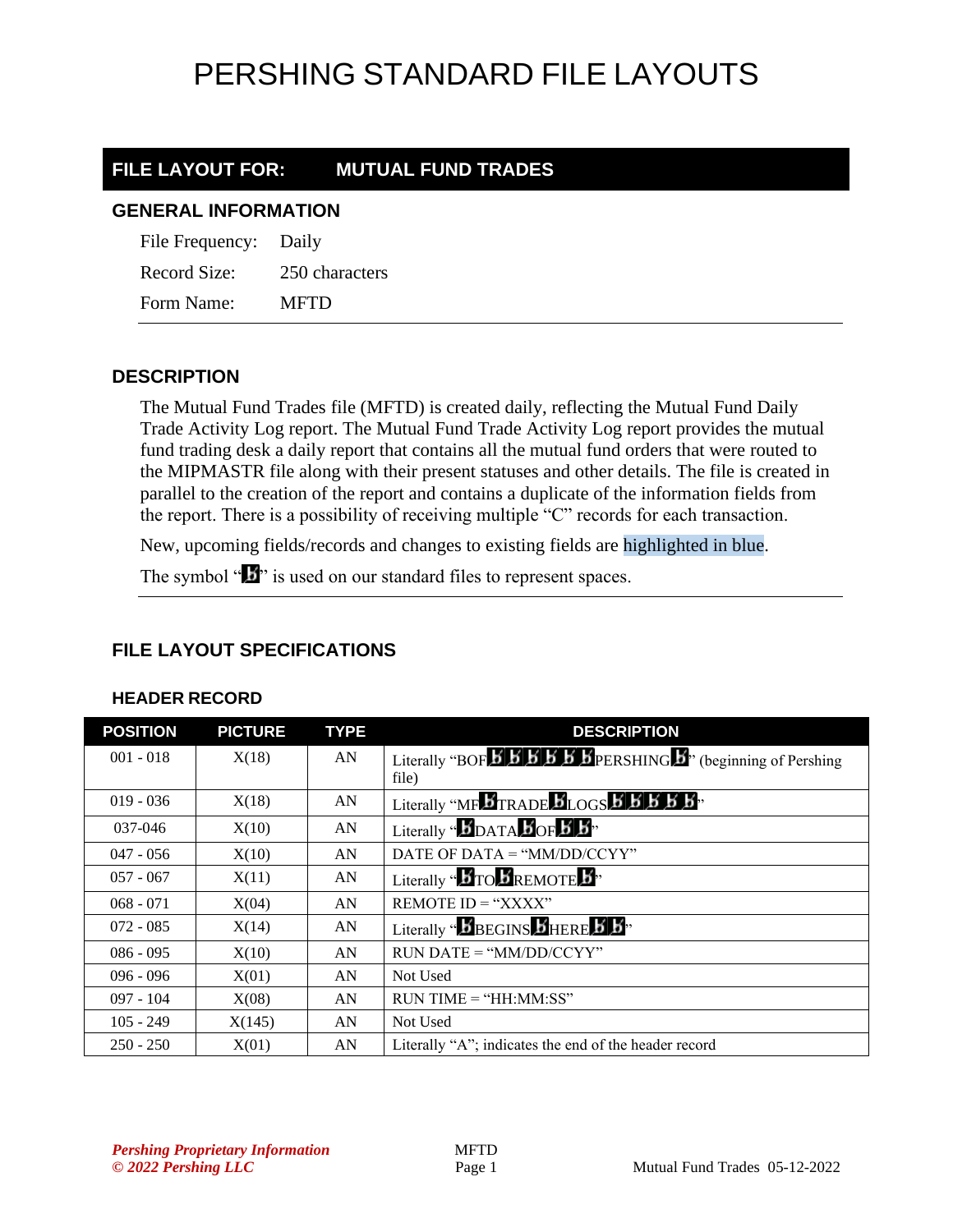#### **DETAIL RECORD A**

| <b>POSITION</b> | <b>PICTURE</b> | <b>TYPE</b> | <b>DESCRIPTION</b>                                                |
|-----------------|----------------|-------------|-------------------------------------------------------------------|
| $001 - 002$     | X(02)          | AN          | TRANSACTION CODE = "MF"                                           |
| $003 - 003$     | X(01)          | AN          | RECORD INDICATOR VALUE = "A"                                      |
| $004 - 009$     | 9(06)          | ${\bf N}$   | RECORD ID SEQUENCE NUMBER; begins with "000001"                   |
| $010 - 019$     | X(10)          | AN          | ACCOUNT NUMBER, including Office (3), Base Account (6), Type (1); |
|                 |                |             | values include:                                                   |
|                 |                |             | " $0$ " = Cash on Delivery                                        |
|                 |                |             | " $1"$ = Cash                                                     |
|                 |                |             | " $2"$ = Margin                                                   |
|                 |                |             | " $3"$ = Short                                                    |
|                 |                |             | "8" = Precious Metals                                             |
|                 |                |             | "9" = Interest Adjustment                                         |
| $020 - 028$     | X(09)          | AN          | <b>CUSIP<sup>®</sup> NUMBER</b>                                   |
| $029 - 048$     | X(20)          | AN          | <b>CUSIP DESCRIPTION</b>                                          |
| $049 - 080$     | X(32)          | AN          | <b>ACCOUNT NAME</b>                                               |
| $081 - 083$     | X(03)          | AN          | INVESTMENT PROFESSIONAL (IP) NUMBER                               |
| $084 - 093$     | 9(10)          | ${\bf N}$   | IP HOME PHONE NUMBER (area code + phone number)                   |
| $094 - 103$     | 9(10)          | $\mathbf N$ | IP BUSINESS PHONE NUMBER (area code + phone number)               |
| $104 - 104$     | X(01)          | AN          | TRADE STATUS; values include:                                     |
|                 |                |             | " $I$ " = Open Order                                              |
|                 |                |             | "O" = Confirmed Trade                                             |
|                 |                |             | " $P$ " = Processed Trade                                         |
|                 |                |             | " $A$ " = Approved                                                |
|                 |                |             | " $N$ " = Pending                                                 |
|                 |                |             | " $R$ " = Reject                                                  |
|                 |                |             | " $\mathbf{B}$ " = Default; not used                              |
| $105 - 110$     | X(06)          | AN          | <b>REFERENCE NUMBER</b>                                           |
| $111 - 111$     | X(01)          | AN          | MUTUAL FUND TRANSACTION TYPE; values include:                     |
|                 |                |             | "Y" = XBUY - Exchange Order or Exchange Trade Buy                 |
|                 |                |             | "L" = XSELL - Exchange Order or Exchange Trade Sell               |
|                 |                |             | "B" = BUY - Trade or Order Buy                                    |
|                 |                |             | "S" = SELL - Trade or Order Sell                                  |
|                 |                |             | " $X$ " = $XCHN - Exchange$                                       |
|                 |                |             | " $\mathbf{b}$ " = Default; not used                              |
| $112 - 122$     | 9(07)v9(04)    | $\mathbf N$ | <b>SHARE QUANTITY</b>                                             |
| $123 - 123$     | X(01)          | AN          | SHARE QUANTITY SIGN; values include:                              |
|                 |                |             | "+" = $Positive$                                                  |
|                 |                |             | " $\frac{1}{2}$ " = Unavailable or Zero Value                     |
| 124 - 138       | 9(09)v9(06)    | $\mathbf N$ | <b>DOLLAR AMOUNT PAYABLE</b>                                      |
| 139 - 141       | X(03)          | AN          | Not Used                                                          |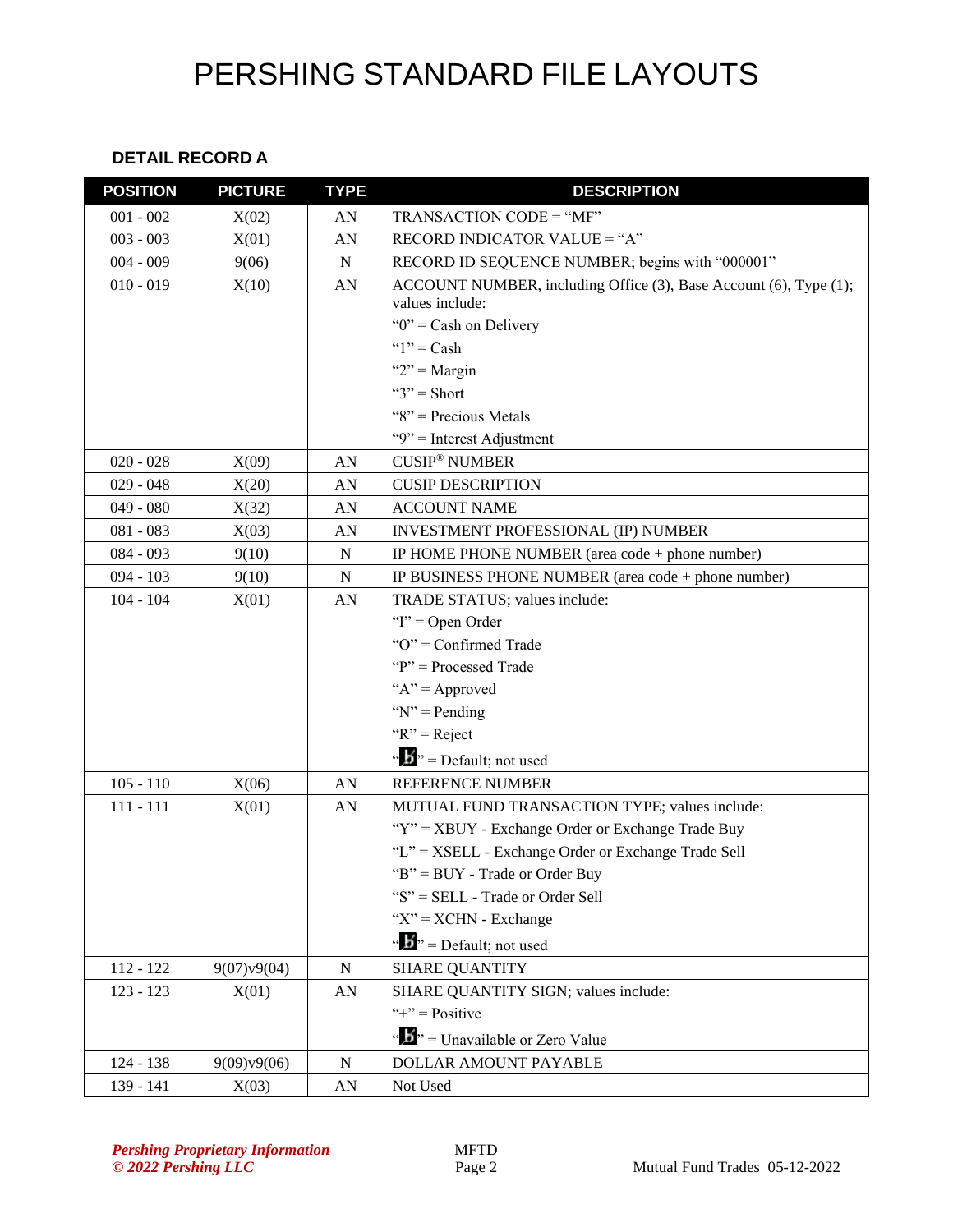| <b>POSITION</b> | <b>PICTURE</b> | <b>TYPE</b> | <b>DESCRIPTION</b>                                                                                                                                 |
|-----------------|----------------|-------------|----------------------------------------------------------------------------------------------------------------------------------------------------|
| $142 - 142$     | X(01)          | AN          | DOLLAR AMOUNT PAYABLE SIGN; values include:                                                                                                        |
|                 |                |             | "-" = Negative                                                                                                                                     |
|                 |                |             | "+" = $Positive$                                                                                                                                   |
|                 |                |             | " $\bullet$ " = Unavailable or Zero Value                                                                                                          |
| $143 - 157$     | 9(09)v9(06)    | N           | <b>COMMISSION</b>                                                                                                                                  |
| $158 - 160$     | X(03)          | AN          | Not Used                                                                                                                                           |
| $161 - 161$     | X(01)          | AN          | COMMISSION SIGN; values include:                                                                                                                   |
|                 |                |             | "-" = Negative                                                                                                                                     |
|                 |                |             | "+" = $Positive$                                                                                                                                   |
|                 |                |             | " $\mathbf{F}$ " = Unavailable or Zero Value                                                                                                       |
| $162 - 162$     | X(01)          | AN          | CASH REINVEST INDICATOR; values include:                                                                                                           |
|                 |                |             | "D" = Registered under Pershing LLC, distribution paid in<br>cash                                                                                  |
|                 |                |             | "U" = Registered under Pershing LLC, distribution reinvested                                                                                       |
|                 |                |             | "#" = Registered under Pershing LLC, dividend reinvested. LT<br>CAP Gain and CAP Gain paid in cash                                                 |
|                 |                |             | "\$" = Registered under Pershing LLC, dividend paid in cash.<br>LT CAP CAP Gain reinvested                                                         |
|                 |                |             | "C" = Held under broker dealer's name with customer on<br>registration, distribution paid in cash                                                  |
|                 |                |             | "G" = Held under broker dealer's name with customer on<br>registration, distribution reinvested                                                    |
|                 |                |             | "K" = Held under broker dealer's name with customer on<br>registration, dividend paid in cash. LT CAP Gain and<br>ST CAP Gain reinvested           |
|                 |                |             | "O" = Held under broker dealer's name with customer on<br>registration, dividend reinvested. LT CAP Gain and<br>ST CAP paid in cash                |
|                 |                |             | "B" = Customer received hard copy, distribution paid in cash                                                                                       |
|                 |                |             | "F" = Customer received hard copy, distribution reinvested                                                                                         |
|                 |                |             | "I" = Customer received hard copy, dividend paid in cash.<br>LT CAP Gain and ST CAP Gain reinvested                                                |
|                 |                |             | "M" = Customer received hard copy, dividend reinvested. LT<br>CAP Gain and ST CAP Gain reinvested                                                  |
|                 |                |             | " $\mathbf{D}$ " = Default; not used                                                                                                               |
| $163 - 163$     | X(01)          | AN          | OVER/UNDER PRICE INDICATOR; values include:                                                                                                        |
|                 |                |             | " $O$ " = Specific to the fund, on a dollar trade, to round off the<br>trade to the nearest whole share amount over the dollar<br>amount specified |
|                 |                |             | "U" = Specific to the fund, on a dollar trade, to round off the                                                                                    |
|                 |                |             | trade to the nearest whole share amount under the dollar                                                                                           |
|                 |                |             | amount specified                                                                                                                                   |
|                 |                |             | " $\mathbf{D}$ " = Default; not used                                                                                                               |
| $164 - 171$     | 9(08)          | N           | DATE OF DATA, in CCYYMMDD format                                                                                                                   |
| 172 - 177       | X(06)          | AN          | TIME OF DATA, in HHMISS format                                                                                                                     |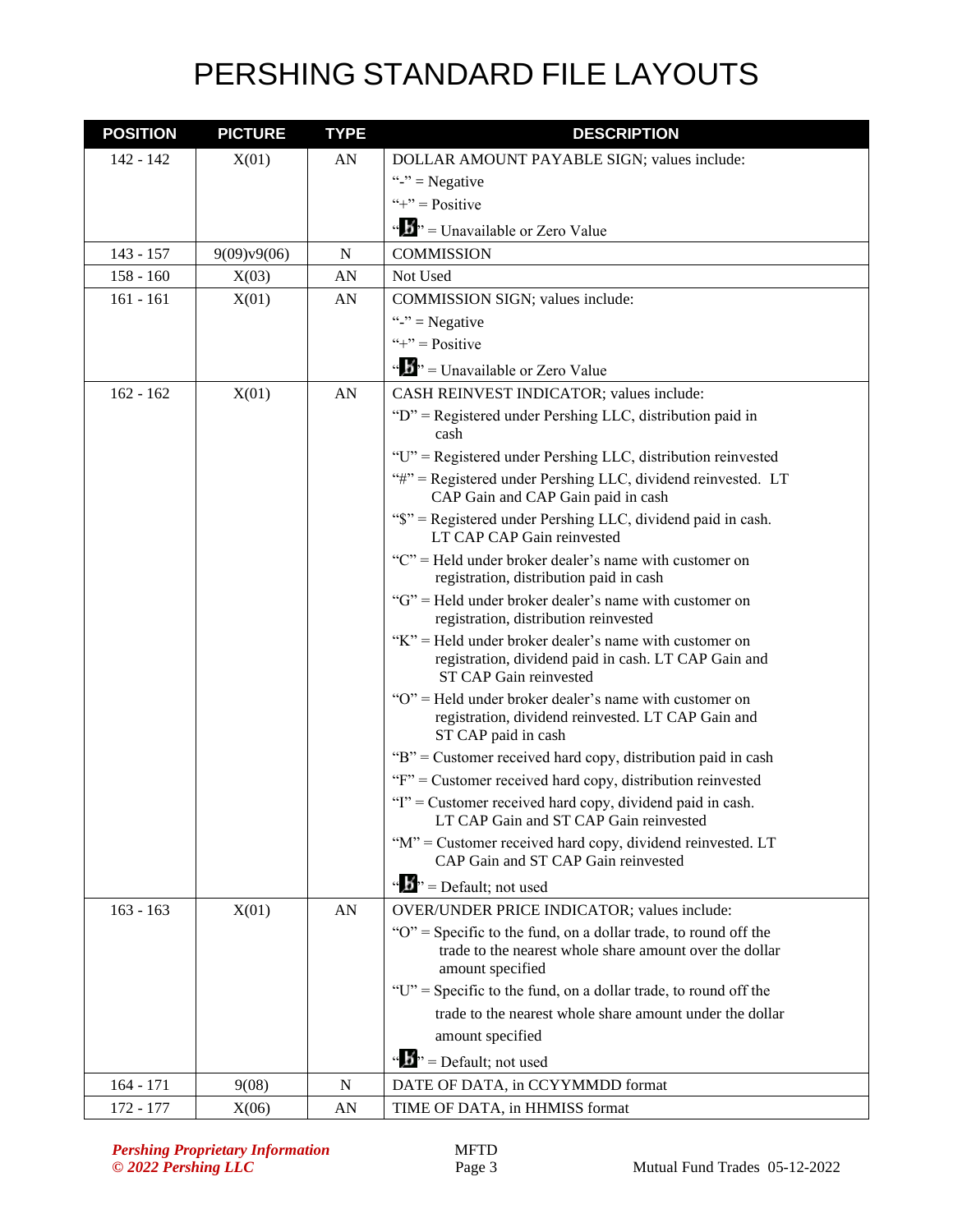| <b>POSITION</b> | <b>PICTURE</b> | <b>TYPE</b> | <b>DESCRIPTION</b>                                       |
|-----------------|----------------|-------------|----------------------------------------------------------|
| $178 - 185$     | X(08)          | AN          | <b>USER ID</b>                                           |
| 186 - 188       | X(03)          | AN          | <b>IBD NUMBER</b>                                        |
| 189 - 196       | X(08)          | N           | ORDER ENTRY DATE, in CCYYMMDD format                     |
| 197 - 202       | X(06)          | AN          | ORDER ENTRY TIME, in HHMISS format                       |
| $203 - 220$     | 9(09)v9(09)    | N           | <b>NET AMOUNT</b>                                        |
| $221 - 221$     | X(01)          | AN          | NET AMOUNT SIGN; values include:                         |
|                 |                |             | " $-$ " = Negative                                       |
|                 |                |             | "+" = $Positive$                                         |
|                 |                |             | "" $\cdot$ = Unavailable or Zero Value                   |
| $222 - 239$     | 9(08)v9(10)    | N           | <b>PRICE</b>                                             |
| $240 - 240$     | X(01)          | AN          | PRICE SIGN; values include:                              |
|                 |                |             | " $-$ " = Negative                                       |
|                 |                |             | "+" = $Positive$                                         |
|                 |                |             | " $\frac{1}{2}$ " = Unavailable or Zero Value            |
| $241 - 241$     | X(01)          | AN          | SOLICIT INDICATOR; values include:                       |
|                 |                |             | " $1"$ = Solicited                                       |
|                 |                |             | " $2$ " = Unsolicited                                    |
|                 |                |             | $\mathbf{u} \cdot \mathbf{B}$ <sup>3</sup> = Unsolicited |
| $242 - 243$     | X(02)          | AN          | SOURCE OF INPUT (SOI); See Appendix P                    |
| 244-248         | v9(05)         | N           | <b>FUND SALES LOAD PERCENT</b>                           |
| $244 - 244$     | X(01)          | AN          | SHARE CLASS REVIEWED, values include:                    |
|                 |                |             | " $Y$ " = Share class reviewed                           |
|                 |                |             | " $N$ " = Share class not reviewed                       |
|                 |                |             | " $\mathbf{F}$ " = Not applicable (default)              |
| $245 - 245$     | X(01)          | AN          | Literally "X"; indicates the end of record A             |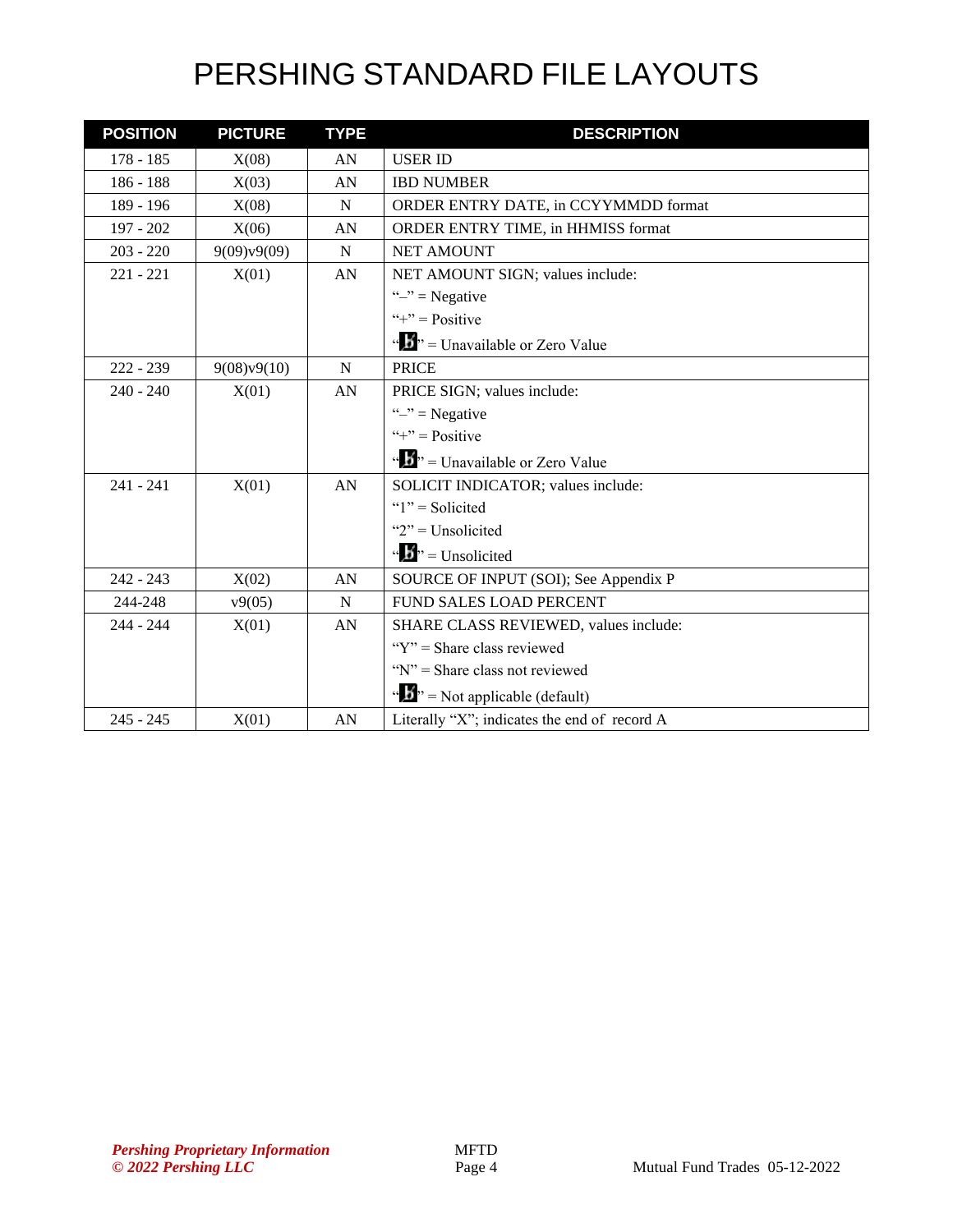#### **DETAIL RECORD B - COMMENTS**

| <b>POSITION</b> | <b>PICTURE</b> | <b>TYPE</b> | <b>DESCRIPTION</b>                                                                                                     |
|-----------------|----------------|-------------|------------------------------------------------------------------------------------------------------------------------|
| $001 - 002$     | X(02)          | AN          | TRANSACTION CODE = "MF"                                                                                                |
| $003 - 003$     | X(01)          | AN          | RECORD INDICATOR VALUE = "B"                                                                                           |
| $004 - 009$     | 9(06)          | ${\bf N}$   | RECORD ID SEQUENCE NUMBER; begins with "000001"                                                                        |
| $010 - 019$     | X(10)          | AN          | ACCOUNT NUMBER, including Office (3), Base Account (6), Type (1);<br>values include:                                   |
|                 |                |             | " $0$ " = Cash on Delivery                                                                                             |
|                 |                |             | " $1"$ = Cash                                                                                                          |
|                 |                |             | " $2"$ = Margin                                                                                                        |
|                 |                |             | " $3"$ = Short                                                                                                         |
|                 |                |             | " $8$ " = Precious Metals                                                                                              |
|                 |                |             | "9" = Interest Adjustment                                                                                              |
| $020 - 028$     | X(09)          | AN          | <b>CUSIP NUMBER</b>                                                                                                    |
| $029 - 088$     | X(60)          | AN          | <b>COMMENTS</b>                                                                                                        |
| 089 - 089       | X(01)          | AN          | ORDER STATUS; values include:                                                                                          |
|                 |                |             | " $E$ " = Executed                                                                                                     |
|                 |                |             | " $P$ " = Pending"                                                                                                     |
|                 |                |             | " $O$ " = Open                                                                                                         |
|                 |                |             | " $A$ " = Approved                                                                                                     |
| $090 - 097$     | X(08)          | AN          | STATUS DATE, in CCYYMMDD format                                                                                        |
|                 |                |             | $\mathbf{B}'$ $\mathbf{B}'$ $\mathbf{B}'$ $\mathbf{B}'$ $\mathbf{B}'$ $\mathbf{B}'$ $\mathbf{B}''$ = Default; not used |
| $098 - 103$     | X(06)          | AN          | STATUS TIME, in HHMISS format                                                                                          |
|                 |                |             | $\mathbf{A} \mathbf{B} \mathbf{B} \mathbf{B} \mathbf{B} \mathbf{B} \mathbf{B}$ <sup>3</sup> = Default; not used        |
| $104 - 104$     | X(01)          | AN          | SYSTEMATIC REINVESTMENT SYSTEM (SRS) INDICATOR; values<br>include:                                                     |
|                 |                |             | "T" = Trade has been processed as an SRS trade                                                                         |
|                 |                |             | "N" = Trade has not been processed as an SRS trade                                                                     |
|                 |                |             | " $R$ " = Reinvest only                                                                                                |
|                 |                |             | " $A$ " = Eligible for trade reinvest                                                                                  |
|                 |                |             | $\mathbf{a} \cdot \mathbf{b}$ <sup>3</sup> = Default; not used                                                         |
| $105 - 108$     | X(04)          | ${\rm AN}$  | IP 1 SPLIT ID; space is a valid value                                                                                  |
| $109 - 111$     | X(03)          | ${\rm AN}$  | IP 1 SPLIT PERCENTAGE; percentages represented range from 1 to 100;<br>space is a valid value                          |
| $112 - 115$     | X(04)          | AN          | IP 2 SPLIT ID; space is a valid value                                                                                  |
| $116 - 118$     | X(03)          | AN          | IP 2 SPLIT PERCENTAGE; percentages represented range from 1 to 100;                                                    |
|                 |                |             | space is a valid value                                                                                                 |
| $119 - 126$     | X(08)          | AN          | STATUS OPERATOR/USER ID; space is a valid value                                                                        |
| $127 - 127$     | X(01)          | AN          | NAV INDICATOR; values include:                                                                                         |
|                 |                |             | " $0$ " = Other                                                                                                        |
|                 |                |             | " $1$ " = Net Asset Value Transfer                                                                                     |
|                 |                |             | " $2$ " = Repurchase                                                                                                   |
|                 |                |             | " $3$ " = Employee<br>(cont.)                                                                                          |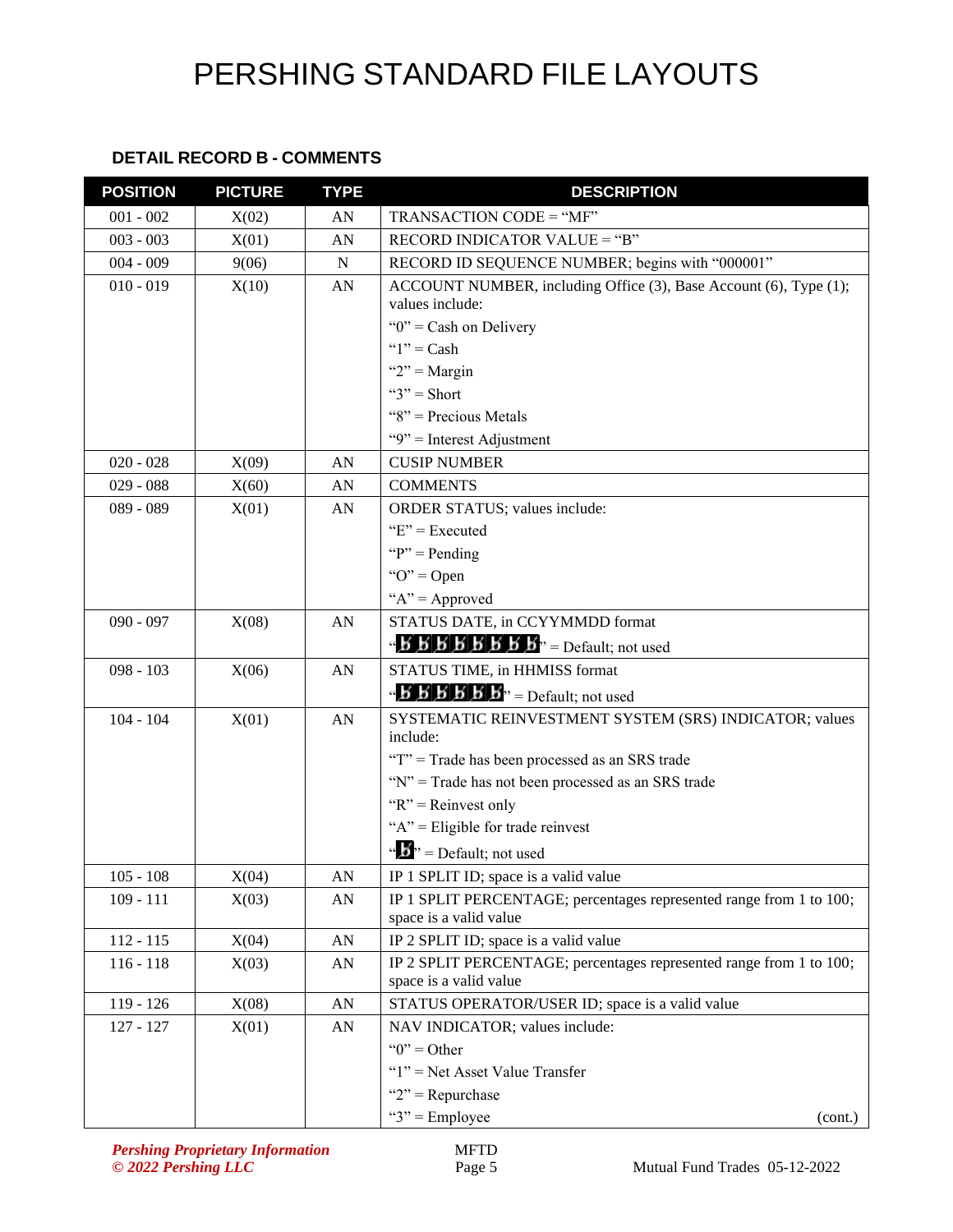| <b>POSITION</b> | <b>PICTURE</b> | <b>TYPE</b>      | <b>DESCRIPTION</b>                                            |
|-----------------|----------------|------------------|---------------------------------------------------------------|
|                 |                |                  | " $4$ " = Error Correction                                    |
|                 |                |                  | " $5$ " = Wrap Fee Account                                    |
|                 |                |                  | " $6$ " = NAV Commissionable                                  |
|                 |                |                  | "7" = Commissionable Defined Contribution Plan                |
|                 |                |                  | "8" = Non-Commissionable Defined Contribution Plan            |
|                 |                |                  | "9" = Section 529 - Qualified State Tuition Program           |
|                 |                |                  | "N" or " $\mathbf{L}$ " = Non-NAV                             |
| $128 - 128$     | X(01)          | AN               | CDSC WAIVER INDICATOR; values include:                        |
|                 |                |                  | " $1"$ = Gross                                                |
|                 |                |                  | " $2$ " = Net                                                 |
|                 |                |                  | " $4$ " = Correction                                          |
|                 |                |                  | " $5$ " = Death                                               |
|                 |                |                  | " $6$ " = Disability                                          |
|                 |                |                  | "7" = Mandatory Distribution                                  |
|                 |                |                  | "8" = Systematic Withdrawal                                   |
|                 |                |                  | " $9$ " = Defined Contribution                                |
|                 |                |                  | " $A$ " = Hardship                                            |
|                 |                |                  | " $B$ " = No Commission                                       |
|                 |                |                  | "N" or " $\mathbf{B}$ " = No Waiver Requested                 |
| 129 - 129       | X(01)          | AN               | LOI/ROA INDICATOR; values include:                            |
|                 |                |                  | " $L$ " = LOI                                                 |
|                 |                |                  | " $R$ " = ROA                                                 |
|                 |                |                  | $\mathbf{A}^{\mathbf{B}}$ > = No Indicator Requested          |
| $130 - 147$     | 9(09)v9(09)    | $\mathbf N$      | LOI/ROA CFRM AMOUNT; dollar value threshold to meet fund      |
|                 |                |                  | breakpoints                                                   |
| 148 - 148       | X(01)          | AN               | LOI/ROA CFRM AMOUNT SIGN; values include:                     |
|                 |                |                  | " $-$ " = Negative                                            |
|                 |                |                  | "+" = $Positive$                                              |
|                 |                |                  | $\cdots$ , $\cdots$ Unavailable or Zero Value                 |
| $149 - 168$     | X(20)          | AN               | ROA LINK ACCOUNT; additional client accounts to aggregate for |
|                 |                |                  | purpose of meeting stated ROA amount                          |
| $169 - 176$     | X(08)          | $\mathbf N$      | LOI DATE, in CCYYMMDD format                                  |
| 177 - 194       | 9(08)v9(10)    | N                | <b>CONCESSION AMOUNT</b>                                      |
| $195 - 195$     | X(01)          | AN               | CONCESSION AMOUNT SIGN; values include:                       |
|                 |                |                  | " $-$ " = Negative                                            |
|                 |                |                  | "+" = $Positive$                                              |
|                 |                |                  | $\cdots$ , $\cdots$ , $\cdots$ Unavailable or Zero Value      |
| 196 - 196       | X(01)          | ${\bf A}{\bf N}$ | NTF INDICATOR; values include:                                |
|                 |                |                  | " $R$ " = FundVest Trade                                      |
|                 |                |                  | "M" = FundVest Below Minimum Purchase Trade                   |
|                 |                |                  | "S" = Short Term Redemption                                   |
|                 |                |                  | "N" or " $\bullet$ " = Not a FundVest Trade                   |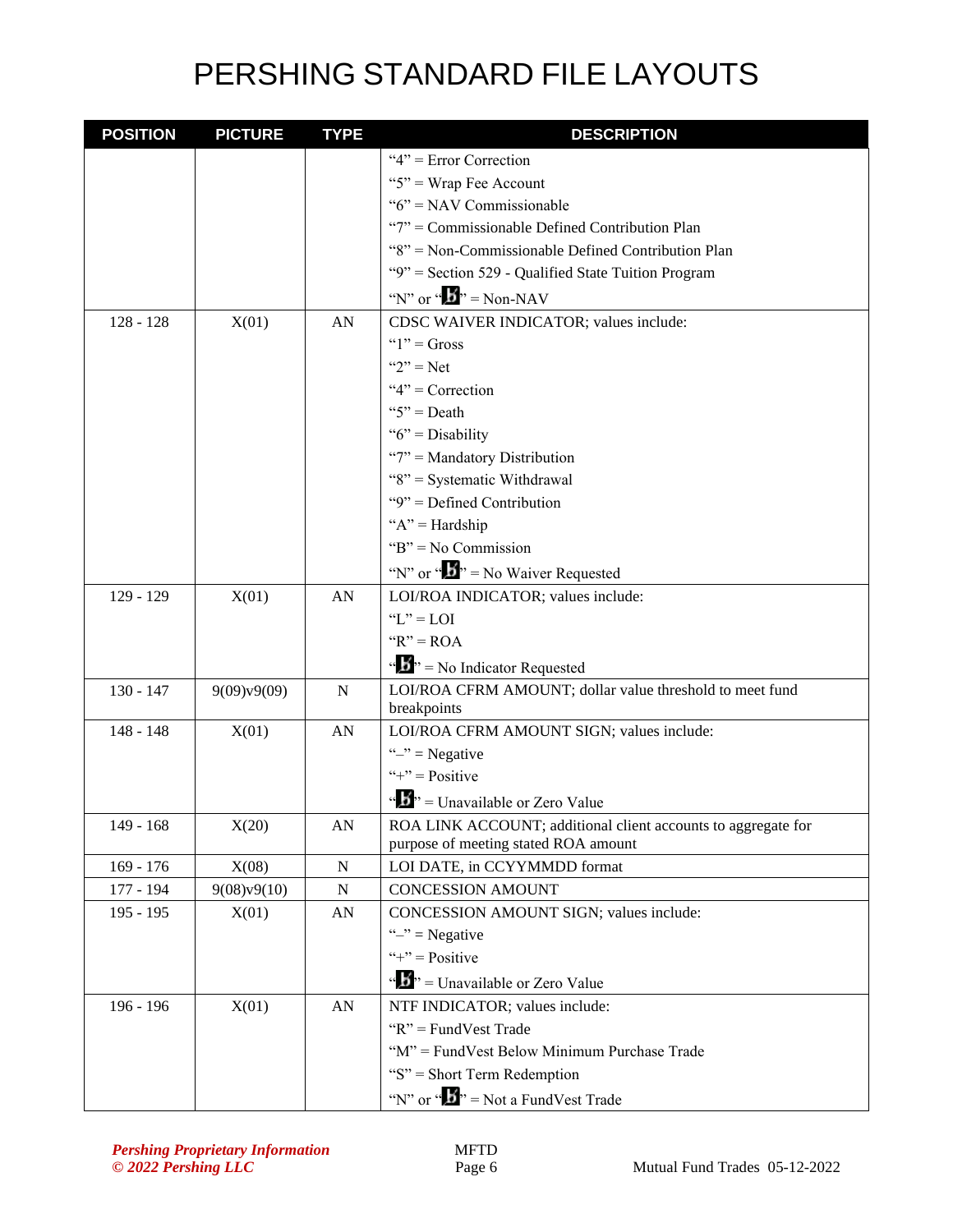| <b>POSITION</b> | <b>PICTURE</b> | <b>TYPE</b> | <b>DESCRIPTION</b>                                                        |
|-----------------|----------------|-------------|---------------------------------------------------------------------------|
| 197 - 197       | X(01)          | AN          | EXCHANGE INDICATOR; values include:                                       |
|                 |                |             | " $Y$ " = Exchange                                                        |
|                 |                |             | "N" or " $\bullet$ " = Not an Exchange                                    |
| 198 - 198       | X(01)          | AN          | GROSS/NET INDICATOR; values include:                                      |
|                 |                |             | "G" or " $\mathbf{L}$ " = Gross Dollar                                    |
|                 |                |             | " $N$ " = Net Dollar                                                      |
| 199 - 199       | X(01)          | AN          | FULL INDICATOR; values include:                                           |
|                 |                |             | $\mathbf{F}$ <sup>2</sup> , $\mathbf{F}$ = Full Liquidation not Requested |
|                 |                |             | " $F$ " = Full Liquidation Requested                                      |
| $200 - 207$     | X(08)          | $\mathbf N$ | TRADE DATE, in CCYYMMDD format                                            |
| $208 - 215$     | X(08)          | N           | SETTLEMENT DATE, in CCYYMMDD format                                       |
| $216 - 216$     | X(01)          | AN          | FUND SERV INDICATOR; values include:                                      |
|                 |                |             | " $Y$ " = FundServ Eligible                                               |
|                 |                |             | "N" = Non-FundServ Eligible                                               |
| $217 - 224$     | X(08)          | N           | CONFIRM DATE, in CCYYMMDD format                                          |
| $225 - 225$     | X(01)          | AN          | LOAD INDICATOR; values include:                                           |
|                 |                |             | "L" = Front End Load                                                      |
|                 |                |             | " $B$ " = Back End Load                                                   |
|                 |                |             | " $D$ " = Dual Load                                                       |
|                 |                |             | " $N$ " = No Load                                                         |
| $226 - 243$     | 9(09)v9(09)    | N           | DEFERRED SALES CHARGE                                                     |
| $244 - 244$     | X(01)          | AN          | DEFERRED SALES CHARGE SIGN; values include:                               |
|                 |                |             | " $-$ " = Negative                                                        |
|                 |                |             | "+" = $Positive$                                                          |
|                 |                |             | " $\frac{1}{2}$ " = Unavailable or Zero Value                             |
| 245-249         | v9(05)         | N           | DEALER CONCESSION PERCENTAGE                                              |
| $245 - 245$     | X(01)          | AN          | Literally "X"; indicates the end of record B                              |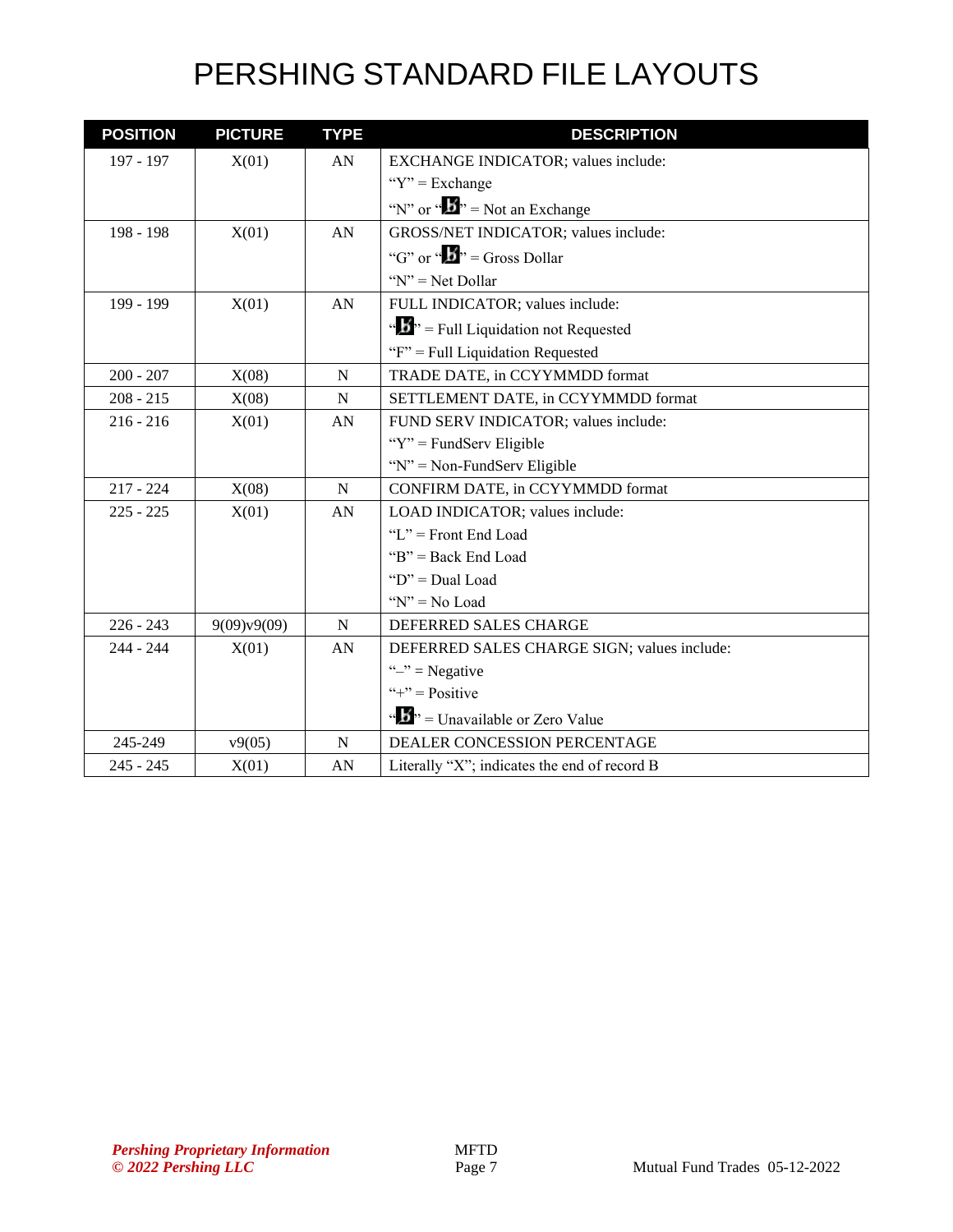#### **DETAIL RECORD C - RULES**

| <b>POSITION</b> | <b>PICTURE</b> | <b>TYPE</b> | <b>DESCRIPTION</b>                                                                 |
|-----------------|----------------|-------------|------------------------------------------------------------------------------------|
| $001 - 002$     | X(02)          | AN          | $TRANSACTION CODE = "MF"$                                                          |
| $003 - 003$     | X(01)          | AN          | RECORD INDICATOR VALUE = "C"                                                       |
| $004 - 009$     | 9(06)          | ${\bf N}$   | RECORD ID SEQUENCE NUMBER; begins with "000001"                                    |
| $010 - 019$     | X(10)          | AN          | ACCOUNT NUMBER, including Office (3), Base Account (6), Type (1);                  |
|                 |                |             | values include:                                                                    |
|                 |                |             | " $0$ " = Cash on Delivery                                                         |
|                 |                |             | " $1"$ = Cash                                                                      |
|                 |                |             | " $2"$ = Margin                                                                    |
|                 |                |             | " $3"$ = Short                                                                     |
|                 |                |             | " $8$ " = Precious Metals                                                          |
|                 |                |             | "9" = Interest Adjustment                                                          |
| $020 - 028$     | X(09)          | AN          | <b>CUSIP NUMBER</b>                                                                |
| $029 - 030$     | 9(02)          | AN          | <b>RULE NUMBER</b>                                                                 |
| $031 - 110$     | X(80)          | AN          | <b>RULE MESSAGE</b>                                                                |
| $111 - 128$     | 9(09)v9(09)    | N           | LOI/ROA CALCULATED AMOUNT; Dollar value threshold to meet fund                     |
|                 |                |             | breakpoints                                                                        |
| $129 - 129$     | X(01)          | AN          | LOI/ROA CALCULATED AMOUNT SIGN; values include:                                    |
|                 |                |             | " $-$ " = Negative                                                                 |
|                 |                |             | "+" = $Positive$                                                                   |
| $130 - 147$     | 9(09)v9(09)    | $\mathbf N$ | LOI/ROA MANUALLY ENTERED AMOUNT; Dollar value threshold to<br>meet fund breakpoint |
| $148 - 148$     | X(01)          | AN          | LOI/ROA MANUALLY ENTERED AMOUNT SIGN; values include:                              |
|                 |                |             | " $-$ " = Negative                                                                 |
|                 |                |             | "+" = $Positive$                                                                   |
| 149 - 149       | X(01)          | AN          | DIVIDEND REINVESTMENT INDICATOR; values include:                                   |
|                 |                |             | " $R$ " = Reinvestment                                                             |
|                 |                |             | " $C$ " = Cash                                                                     |
| $150 - 150$     | X(01)          | AN          | CAPITAL GAIN INDICATOR; values include:                                            |
|                 |                |             | " $R$ " = Reinvestment                                                             |
|                 |                |             | " $C$ " = Cash                                                                     |
| $151 - 151$     | X(01)          | AN          | DELIVERY INSTRUCTIONS; values include:                                             |
|                 |                |             | "S" = Street Name (held at Pershing)                                               |
|                 |                |             | "P" = Physical certificate mailed to client by fund                                |
|                 |                |             | "C" = Client name held directly at fund                                            |
| $152 - 171$     | X(20)          | AN          | <b>FUND ACCOUNT NUMBER</b>                                                         |
| $172 - 185$     | X(14)          | AN          | LAST ACTION INDICATOR; values include:                                             |
|                 |                |             | "CREATED <b>B</b> HHMM <b>B</b> <sub>"</sub> $\mathbf{B}$ " = Time created         |
|                 |                |             | "UPDATED HHMM 5 5" = Time updated                                                  |
|                 |                |             | "CONFIRMED HHMM" = Time confirmed                                                  |
|                 |                |             | "CANC/CORREHHMM" = Time cancelled                                                  |
|                 |                |             | "DELETED $\overline{B}$ HHMM $\overline{B}$ " = Time deleted                       |